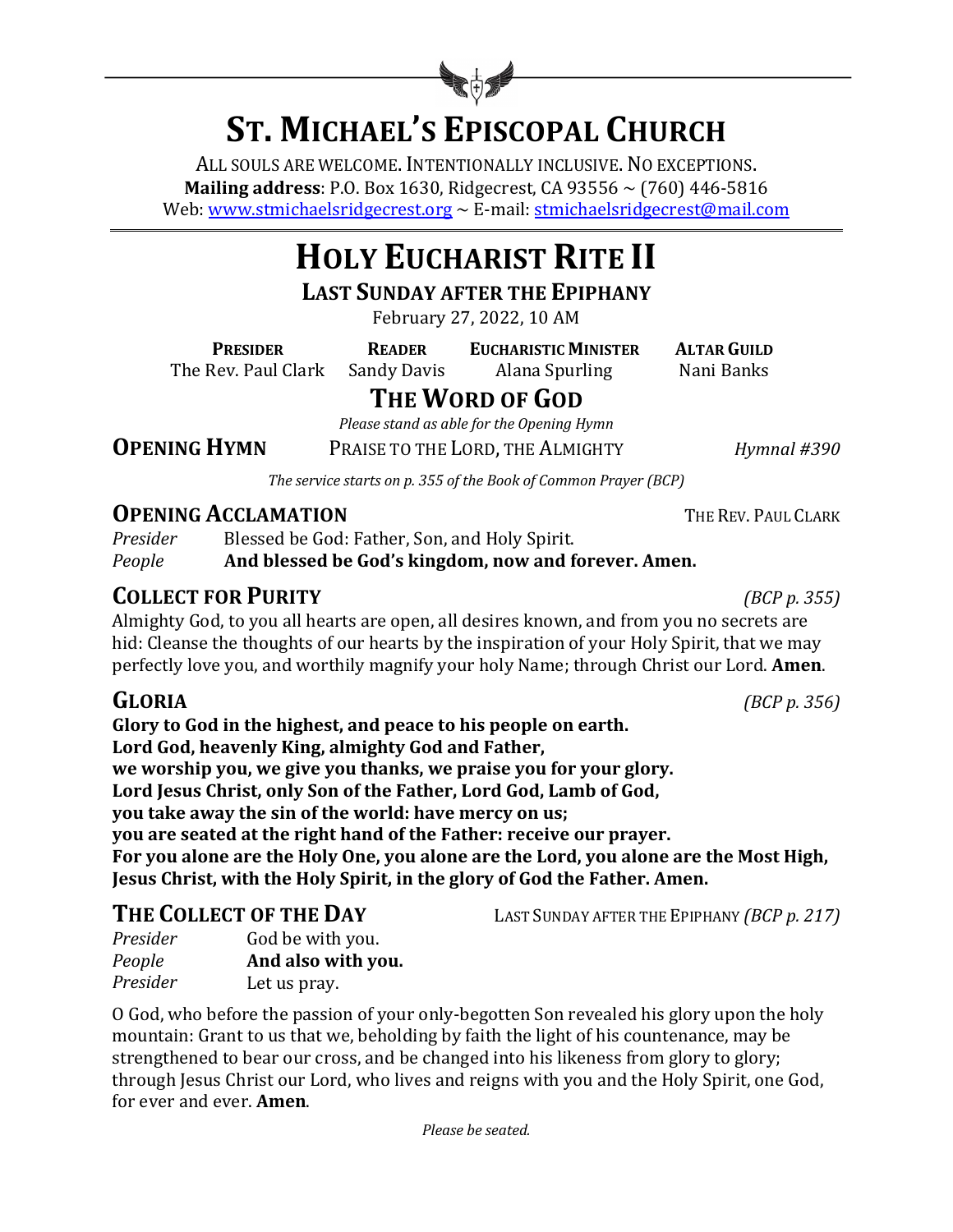

# **THE FIRST READING** EXODUS 34:29-35 SANDY DAVIS

A READING FROM THE BOOK OF EXODUS:

Moses came down from Mount Sinai. As he came down from the mountain with the two tablets of the covenant in his hand. Moses did not know that the skin of his face shone because he had been talking with God. When Aaron and all the Israelites saw Moses, the skin of his face was shining, and they were afraid to come near him. But Moses called to them; and Aaron and all the leaders of the congregation returned to him, and Moses spoke with them. Afterward all the Israelites came near, and he gave them in commandment all that the Lord had spoken with him on Mount Sinai. When Moses had finished speaking with them, he put a veil on his face; but whenever Moses went in before the Lord to speak with him, he would take the veil off, until he came out; and when he came out, and told the Israelites what he had been commanded, the Israelites would see the face of Moses, that the skin of his face was shining; and Moses would put the veil on his face again, until he went in to speak with him.

Hear what the Spirit is saying to God's people. **Thanks be to God.** 

# **THE RESPONSE** PSALM 99 LEADER: SANDY DAVIS

*Remaining seated, the Reader and the People say the Psalm responsively by whole verse.*

THE PSALM APPOINTED FOR TODAY IS PSALM 99:

- 1 The LORD is King; let the people tremble; \* he is enthroned upon the cherubim; let the earth shake.
- 2 The LORD is great in Zion; \* **he** is high above all peoples.
- 3 Let them confess his Name, which is great and awesome;  $*$ he is the Holy One.
- <sup>4</sup> "O mighty King, lover of justice, you have established equity; \*  **you have executed justice and righteousness in Jacob."**
- 5 Proclaim the greatness of the LORD our God and fall down before his footstool; \* he is the Holy One.
- 6 Moses and Aaron among his priests, and Samuel among those who call upon his Name, \* they called upon the LORD, and he answered them.
- 7 He spoke to them out of the pillar of cloud;  $*$ they kept his testimonies and the decree that he gave them.
- 8 "O LORD our God, you answered them indeed; \* **You** were a God who forgave them, yet punished them for their evil deeds."
- 9 Proclaim the greatness of the LORD our God and worship him upon his holy hill; \* for the LORD our God is the Holy One.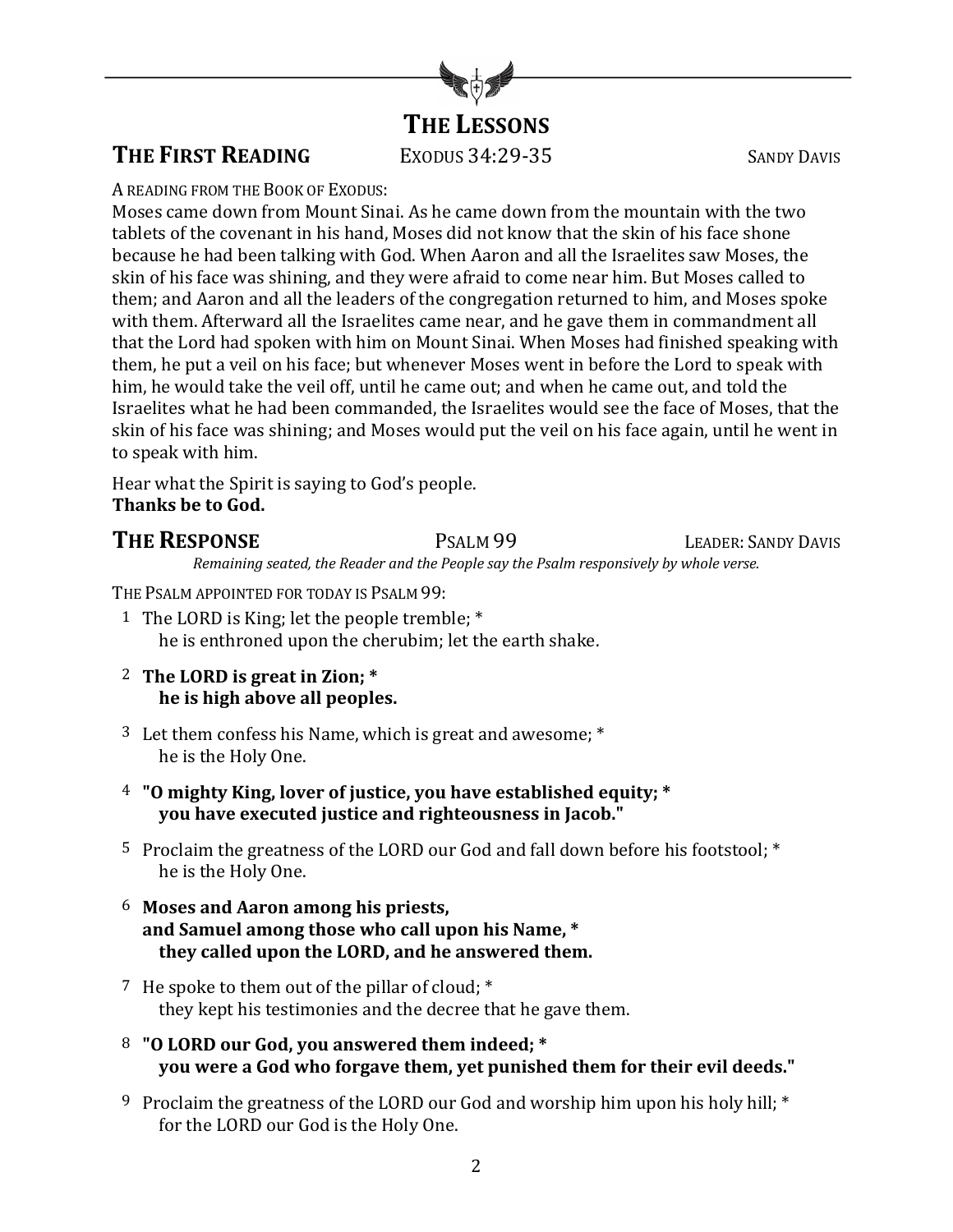

# **THE SECOND READING** 2 CORINTHIANS 3:12-4:2

A READING FROM PAUL'S SECOND LETTER TO THE CORINTHIANS:

Since, then, we have such a hope, we act with great boldness, not like Moses, who put a veil over his face to keep the people of Israel from gazing at the end of the glory that was being set aside. But their minds were hardened. Indeed, to this very day, when they hear the reading of the old covenant, that same veil is still there, since only in Christ is it set aside. Indeed, to this very day whenever Moses is read, a veil lies over their minds; but when one turns to the Lord, the veil is removed. Now the Lord is the Spirit, and where the Spirit of the Lord is, there is freedom. And all of us, with unveiled faces, seeing the glory of the Lord as though reflected in a mirror, are being transformed into the same image from one degree of glory to another; for this comes from the Lord, the Spirit.

Therefore, since it is by God's mercy that we are engaged in this ministry, we do not lose heart. We have renounced the shameful things that one hides; we refuse to practice cunning or to falsify God's word; but by the open statement of the truth we commend ourselves to the conscience of everyone in the sight of God.

Hear what the Spirit is saying to God's people. Thanks be to God.

# **SEQUENCE MUSIC**

*Please stand as able for the Gospel Reading.* 

**THE HOLY GOSPEL** LUKE 9:28-43A THE REV. PAUL CLARK

*Gospeller* The Holy Gospel of our Lord Jesus Christ according to Luke. *People* **Glory to you, Lord Christ.** 

Jesus took with him Peter and John and James, and went up on the mountain to pray. And while he was praying, the appearance of his face changed, and his clothes became dazzling white. Suddenly they saw two men, Moses and Elijah, talking to him. They appeared in glory and were speaking of his departure, which he was about to accomplish at Jerusalem. Now Peter and his companions were weighed down with sleep; but since they had stayed awake, they saw his glory and the two men who stood with him. Just as they were leaving him, Peter said to Jesus, "Master, it is good for us to be here; let us make three dwellings, one for you, one for Moses, and one for Elijah"--not knowing what he said. While he was saying this, a cloud came and overshadowed them; and they were terrified as they entered the cloud. Then from the cloud came a voice that said, "This is my Son, my Chosen; listen to him!" When the voice had spoken, Jesus was found alone. And they kept silent and in those days told no one any of the things they had seen.

On the next day, when they had come down from the mountain, a great crowd met him. Just then a man from the crowd shouted, "Teacher, I beg you to look at my son; he is my only child. Suddenly a spirit seizes him, and all at once he shrieks. It convulses him until he foams at the mouth; it mauls him and will scarcely leave him. I begged your disciples to cast it out, but they could not." Jesus answered, "You faithless and perverse generation, how much longer must I be with you and bear with you? Bring your son here." While he was coming, the demon dashed him to the ground in convulsions. But Jesus rebuked the unclean spirit, healed the boy, and gave him back to his father. And all were astounded at the greatness of God.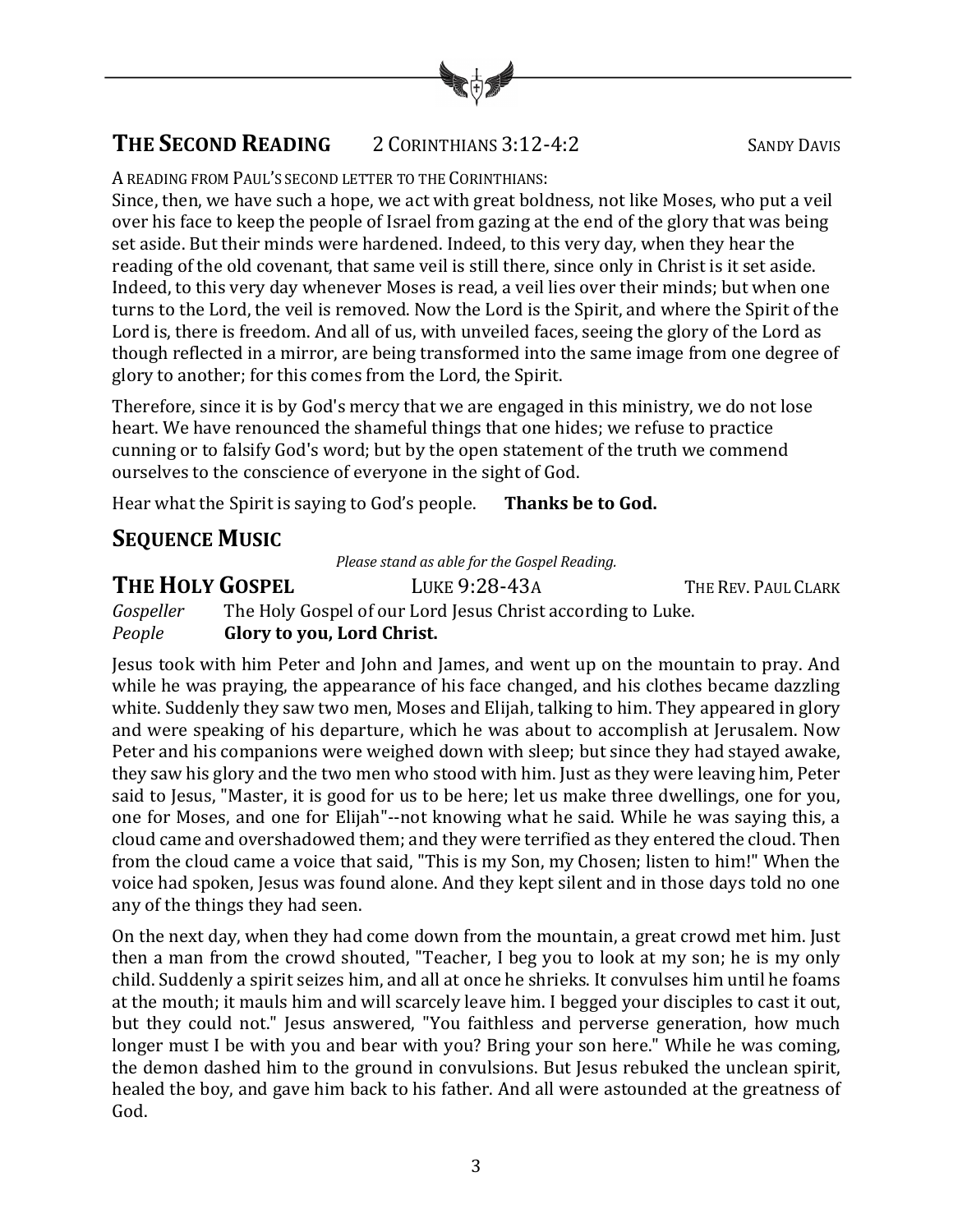

#### The Gospel of the Lord. **Praise to you, Lord Christ.**

*Please be seated.*

### **HOMILY** THE REV. PAUL CLARK

*A period of silence and personal reflection follows the sermon.*

# **THE NICENE CREED** *Please stand as able (BCP pp. 358-359)*

We believe in one God, the Father, the Almighty, maker of heaven and earth, of all that is, seen and unseen.

We believe in one Lord, Jesus Christ, the only Son of God, eternally begotten of the Father, God from God, Light from Light, true God from true God, begotten, not made, of one Being with the Father. Through him all things were made. For us and for our salvation, he came down from heaven: by the power of the Holy **Spirit he became incarnate from the Virgin Mary, and was made man. For our** sake he was crucified under Pontius Pilate; he suffered death and was buried. On the third day he rose again in accordance with the Scriptures; he ascended into heaven and is seated at the right hand of the Father. He will come again in glory to judge the living and the dead, and his kingdom will have no end.

We believe in the Holy Spirit, the Lord, the giver of life, who proceeds from the Father and the Son. With the Father and the Son he is worshiped and glorified. He has spoken through the Prophets. We believe in one holy catholic and apostolic Church. We acknowledge one baptism for the forgiveness of sins. We look for the resurrection of the dead, and the life of the world to come. Amen.

# **THE PRAYERS OF THE PEOPLE ALANA SPURLING**

*The Eucharistic Minister and People pray responsively.* Rejoicing in the light of Christ, let us pray to the Lord.

Send down you Spirit, O God, upon your Church. Fill with your life and grace Justin the Archbishop of Canterbury, Michael our Presiding Bishop, David our Bishop, and all your people. May we be good news to those poor in spirit and poor in resources.

Hear us, Lord, **and reveal in us the light of our presence.** 

Send down your Spirit, O God, upon us who are care called by your name, as in the Anglican Communion we pray for The Anglican Church of Kenya, and in our diocese for the work and ministry of Holy Trinity in Madera.

Hear us, Lord, **and reveal in us the light of our presence.** 

Send down your Spirit, O God, upon the nations of the earth. Challenge them with your justice and mercy. May Joseph our President, Gavin our Governor, Eric our Mayor, and all in authority work with integrity for the common good.

Hear us, Lord, **and reveal in us the light of our presence.** 

Send down your Spirit, O God, upon this community. Prosper the work of our church. May our lives be signs of our kingdom, and a blessing for those among whom we live and work.

Hear us, Lord, **and reveal in us the light of our presence.**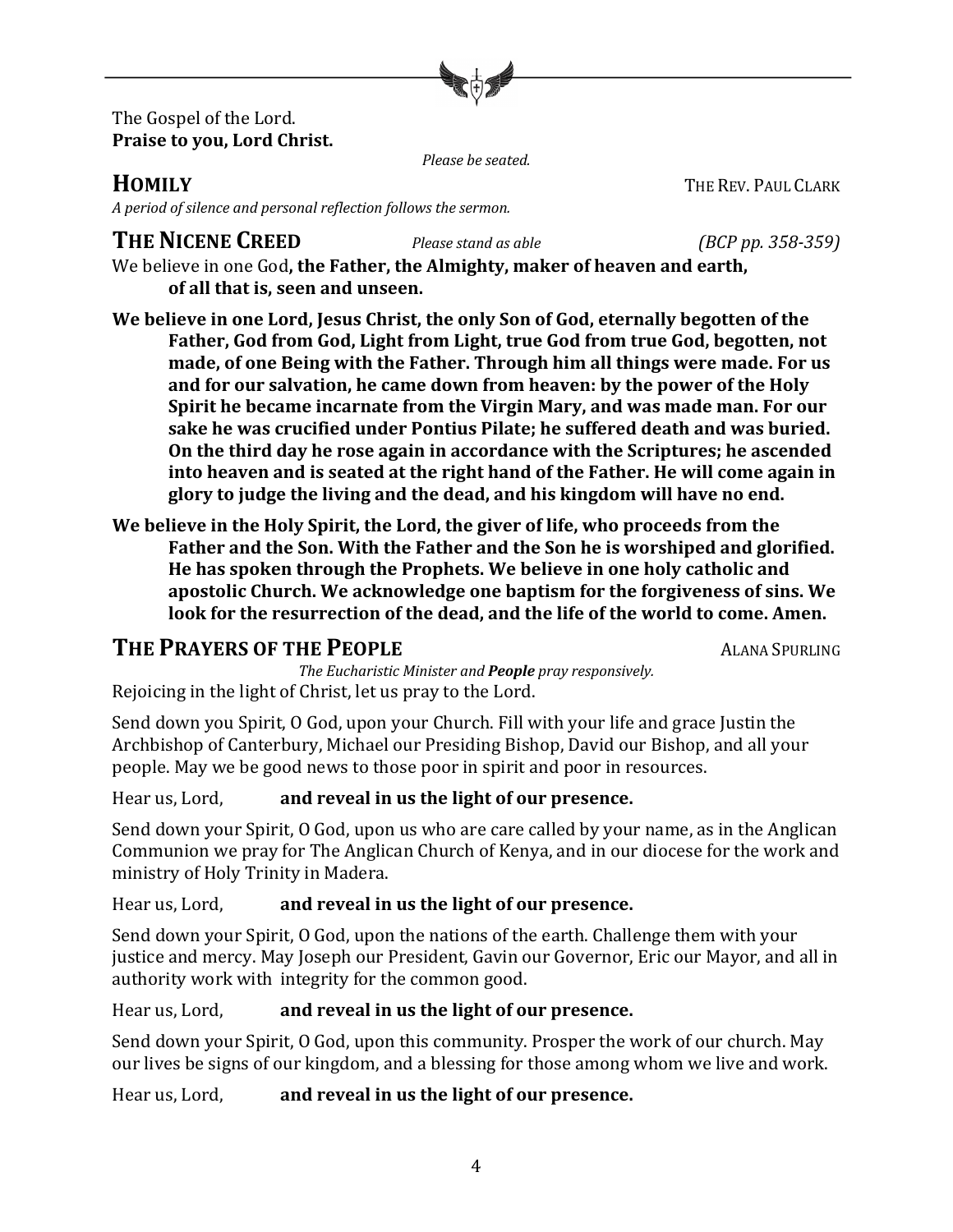

Send down your Spirit, O God, upon all living in sickness or distress. Make known your healing presence to Stan, Rita, Sandy, and all in need. May earth and heaven resound with your praise.

Hear us, Lord, **and reveal in us the light of our presence.** 

Send down your Spirit, O God, those whom we love but see no longer. Fulfill in all who have died your promise of resurrection. May we with them come to the fulfillment of your redemption.

Hear us, Lord, **and reveal in us the light of our presence.** 

*Presider* Almighty God, hear our prayer and fulfill your purposes in us as you accomplished your will in our Lord Jesus Christ. **Amen.** 

### **CONFESSION OF SIN AND ABSOLUTION** *(BCP p. 360)*

*The Presider says*

Let us confess our sins against God and our neighbor.

*A* period of silent confession will be observed, followed by the congregation saying together:

Most merciful God, we confess that we have sinned against you in thought, word, and deed, by what we have done, and by what we have left undone. We have not loved **you** with our whole heart; we have not loved our neighbors as ourselves. We are **truly sorry and we humbly repent. For the sake of your Son Jesus Christ, have mercy on** us and forgive us; that we may delight in your will, and walk in your ways, to the **glory of your Name. Amen.**

*Priest:* Almighty God have mercy on you, forgive you all your sins through our Lord Jesus Christ, strengthen you in all goodness, and by the power of the Holy Spirit keep you in eternal life. **Amen**.

# **THE PEACE**

*Presider* The peace of Christ be always with you.

*People* **And also with you.** 

Please stay in your pew. Waving, bowing and peace signs are appropriate. Please be seated.

#### **ANNOUNCEMENTS** RICHARD HENDRICKS

Ash Wednesday Service, March 2 at 6:30 p.m.

#### Lenten Bible Study during Coffee Hour starts March 6.

Please mail your offerings to the church (at the mailing address above) or give to the church online using tithe.ly (https://tithe.ly/give?c=2212452).

For pastoral care: please call Deacon Cathy at 760-384-8824 or email countmyblessings1@gmail.com

*Birthday Prayer – Prayer 50 or 51, BCP p. 830 Anniversary Prayer – BCP top of p. 431*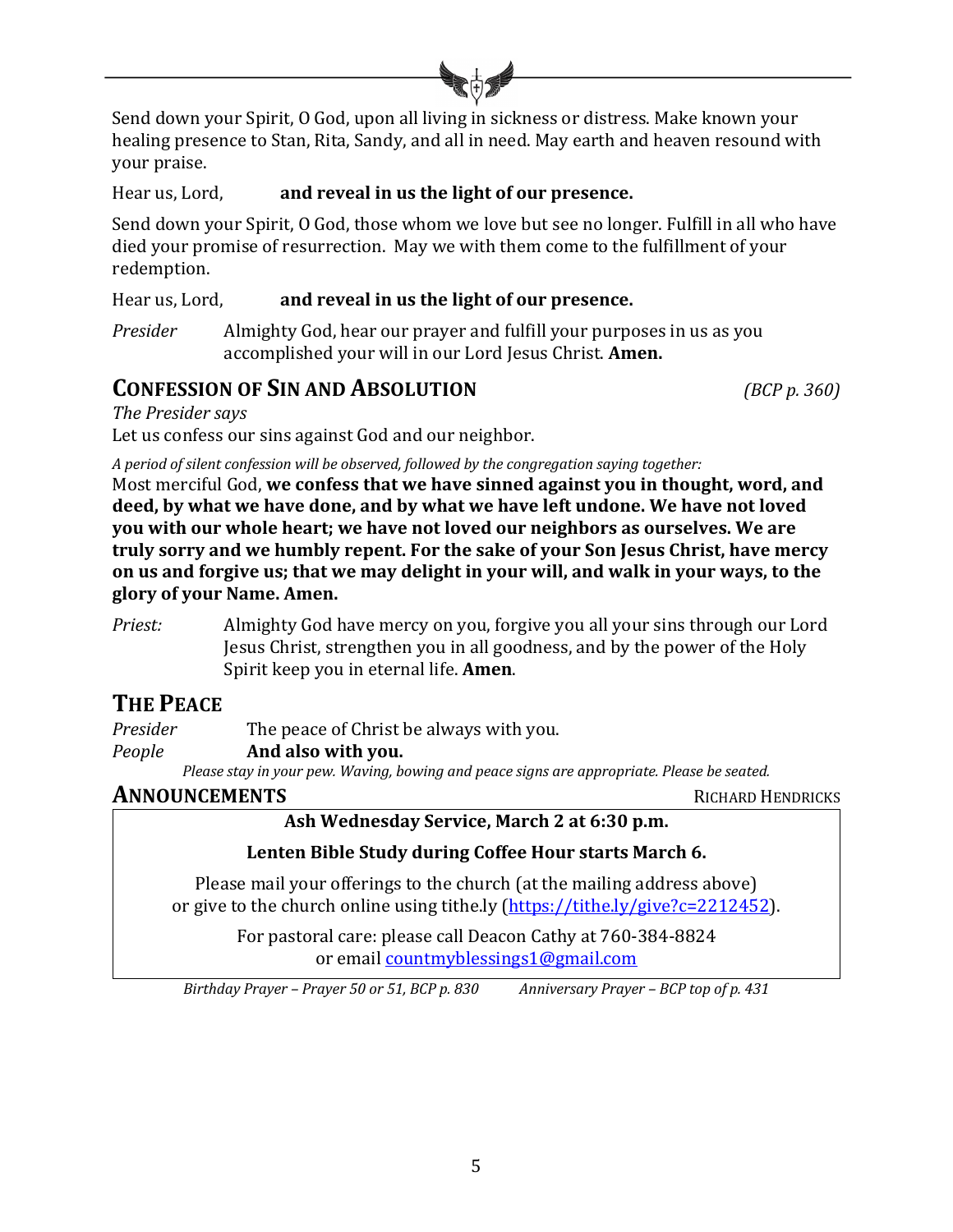

# **THE HOLY COMMUNION**

## **OFFERTORY INVITATION** EPHESIANS 5:2

Walk in love, as Christ loved us and gave himself for us, an offering and sacrifice to God.

*Please stand as able for the Offertory Hymn*

**OFFERTORY HYMN** ALLELUIA! SING TO JESUS *Hymnal* #460

# **THE GREAT THANKSGIVING** EUCHARISTIC PRAYER B *(BCP p. 367)*

The Lord be with you. **And also with you.** Lift up your hearts. We lift them to the Lord. Let us give thanks to the Lord our God. It is right to give God thanks and praise.

It is right, and a good and joyful thing, always and every-where to give thanks to you, Father Almighty, Creator of heaven and earth.

Because in the mystery of the Word made flesh, you have caused a new light to shine in our hearts, to give the knowledge of your glory in the face of your son Jesus Christ our Lord.

Therefore we praise you, joining our voices with Angels and Archangels and with all the company of heaven, who forever sing this hymn to proclaim the glory of your Name:

### **SANCTUS** *(BCP p. 371)*

#### Holy, holy, holy Lord, God of power and might, Heaven and earth are full of your glory. Hosanna in the highest. Blessed is he who comes in the name of the Lord. Hosanna in the highest.

We give thanks to you, O God, for the goodness and love which you have made known to us in creation; in the calling of Israel to be your people; in your Word spoken through the prophets; and above all in the Word made flesh, Jesus, your Son. For in these last days you sent him to be incarnate from the Virgin Mary, to be the Savior and Redeemer of the world. In him, you have delivered us from evil, and made us worthy to stand before you. In him, you have brought us out of error into truth, out of sin into righteousness, out of death into life.

On the night before he died for us, our Lord Jesus Christ took bread; and when he had given thanks to you, he broke it, and gave it to his disciples, and said, "Take, eat: This is my Body, which is given for you. Do this for the remembrance of me."

After supper he took the cup of wine; and when he had given thanks, he gave it to them, and said, "Drink this, all of you: This is my Blood of the new Covenant, which is shed for you and for many for the forgiveness of sins. Whenever you drink it, do this for the remembrance of me."

Therefore, according to his command, O Father, We remember his death, We proclaim his resurrection, We await his coming in glory;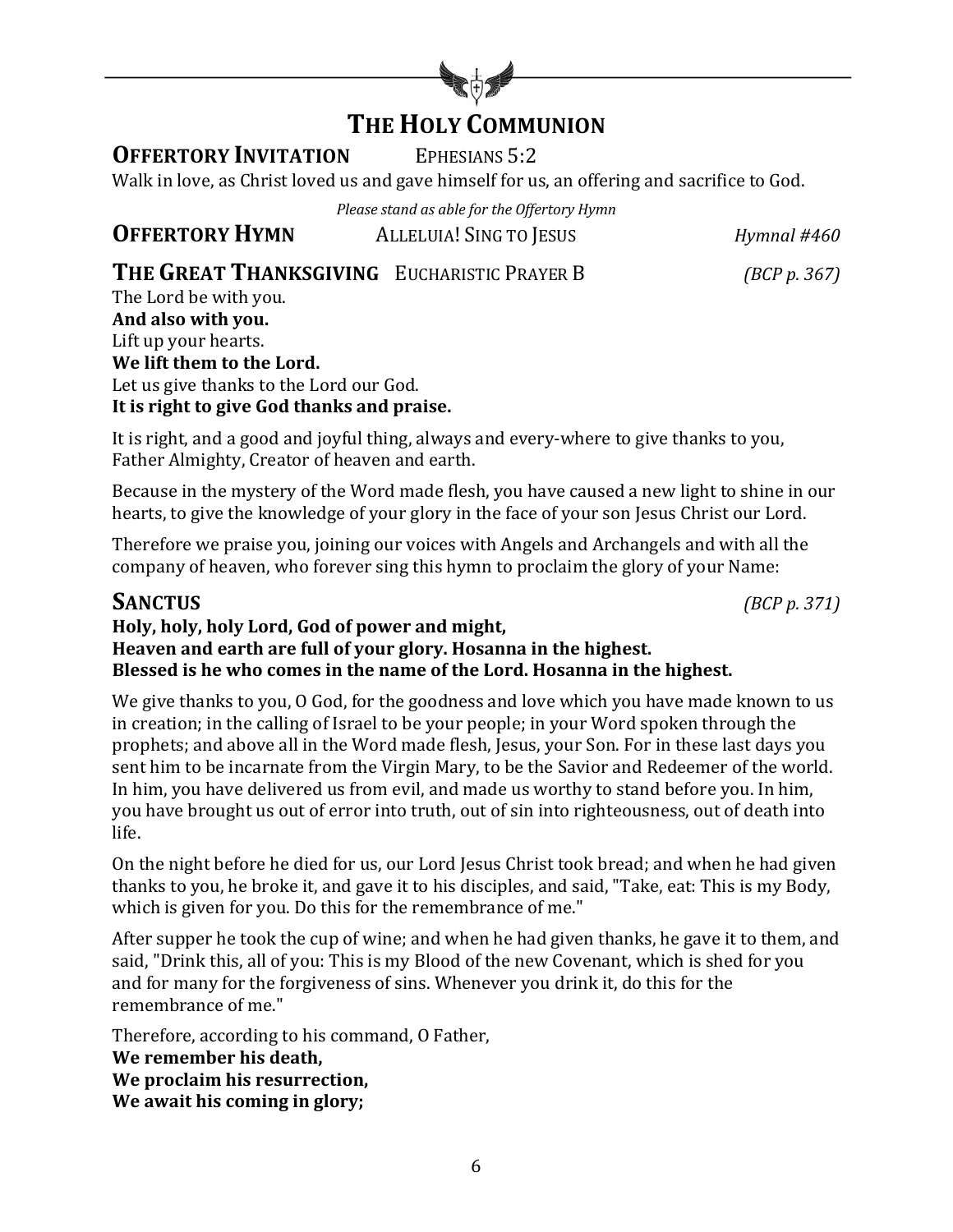And we offer our sacrifice of praise and thanksgiving to you, O Lord of all; presenting to you, from your creation, this bread and this wine.

We pray you, gracious God, to send your Holy Spirit upon these gifts that they may be the Sacrament of the Body of Christ and his Blood of the new Covenant. Unite us to your Son in his sacrifice, that we may be acceptable through him, being sanctified by the Holy Spirit. In the fullness of time, put all things in subjection under your Christ, and bring us to that heavenly country where, with St. Michael and all your saints, we may enter the everlasting heritage of your sons and daughters; through Jesus Christ our Lord, the firstborn of all creation, the head of the Church, and the author of our salvation.

By him, and with him, and in him, in the unity of the Holy Spirit all honor and glory is yours, Almighty Father, now and forever. **AMEN.** 

# **THE LORD'S PRAYER** *(BCP p. 364)*

And now, as our Savior Christ has taught us, we are bold to say,

**Our Father, who art in heaven, hallowed be thy Name, thy kingdom come,** thy will be done, on earth as it is in heaven. Give us this day our daily bread. And forgive us our trespasses, as we forgive those who trespass against us. And lead us not into temptation, but deliver us from evil. For thine is the kingdom, and the power, and the glory, for ever and ever. Amen.

# **THE BREAKING OF THE BREAD** *(BCP p. 364)*

*The Presider breaks the consecrated Bread.* 

*Presider* Alleluia. Christ our Passover is sacrificed for us;

*People* **Therefore let us keep the feast. Alleluia.** *Presider* The Gifts of God for the People of God.

Take them in remembrance that Christ died for you, and feed on him in your hearts by faith, with thanksgiving.

#### WHEREVER YOU ARE IN YOUR SPIRITUAL JOURNEY, YOU ARE WELCOME AT GOD'S TABLE.

*Please come up to the altar rail for communion.* The Bread is given to the people using these words The Body of Christ, the bread of heaven. *The response is:* **Amen.** 

Gluten free wafers are available upon request, please ask the minister during Communion.

# **COMMUNION MUSIC**

# **POST-COMMUNION PRAYER** *(BCP p. 365)*

The people may stand or kneel.

*Presider* Let us pray.

Eternal God, heavenly Father, you have graciously accepted us as living members of your Son our Savior Jesus Christ, and you have fed us with spiritual food in the Sacrament of his Body and Blood. Send us now into the world in peace, and grant us strength and courage to love and serve you with gladness and singleness of heart; through Christ our Lord. Amen.

# **THE BLESSING** *(BCP p. 339)*

The blessing of God Almighty, the Father, the Son, and the Holy Spirit, be upon you and remain with you forever. **Amen**.